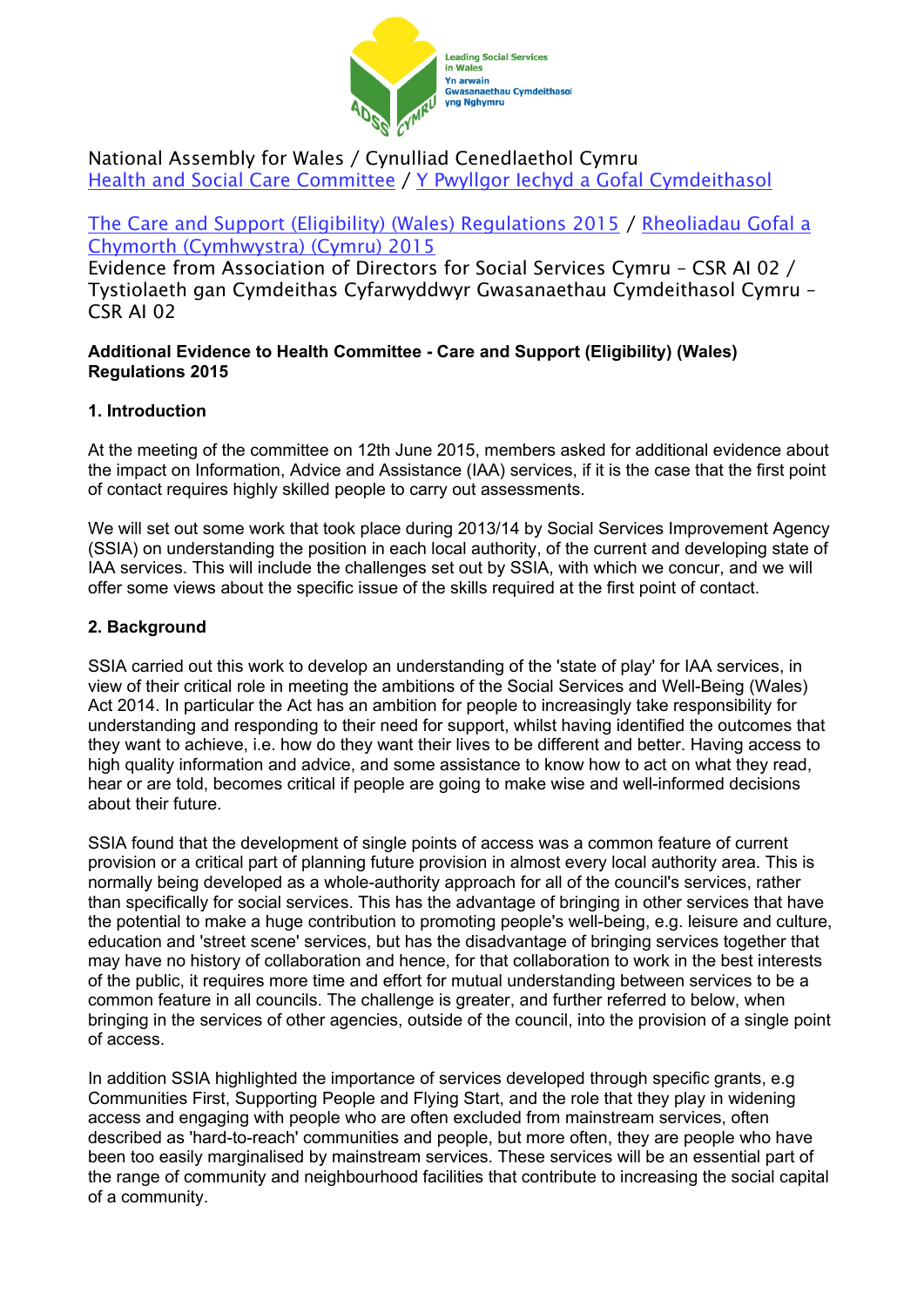### **3. The characteristics of IAA services 2013/14 (SSIA)**

- **a)** Information and advice is generally available in both Welsh and English, with Language Line often commissioned to enable access for people with other first languages and interpreter services usually available via an appointment.
- **b)** Eligibility criteria are normally not applied at the first point of contact, thereby encouraging a conversation that is determined by the enquirer. This is in line with the expectations of the Act for IAA.
- **c)** In most councils, initial contacts, whether through an established generic single point of access, or a service-specific point of contact, distinguish between a request of information and a referral for a service.
- **d)** The sign-posting of people to other services/agencies is rarely recorded.
- **e)** There is a developing, increasingly common principle towards more targeted earlier intervention to shift away from thinking of people's long-term engagement with public sector agencies as a default position.
- **f)** There is an increasing recognition that staff involved in the first point of contact need a strong 'customer focus' underpinning their whole approach, whatever their professional background, with access to specific professional expertise beyond that point.

### 4. **Challenges identified by SSIA**

- a) The shift to a single point of access is, or has been, a significant change for all councils, with a phased approach in moving towards a single point for all services. In social services in particular, there has often been the initial development of arrangements for adult services, followed by children's services and subsequently followed by bringing in health services. This challenge is about recognising the significance of the change in approach and hence allowing time for it to become embedded.
- b) Ensuring the right skill-mix is available amongst the staff operating at the first point of contact remains critical.
- c) Engagement between local government and NHS requires a mutual understanding of the benefits of an integrated approach at this early stage of contact with the public and a willingness to 'let go' of practices that have emphasised their separateness.
- d) ICT systems still do not easily enable the integration and sharing of information. This could change with the development of a single social care and health system, recently commissioned, and being overseen by NWIS, but this is a similarly significant change that will take time to embed both technologically and culturally.
- e) The need to ensure that on-line information is easy to find, to use and to keep up-to-date. Work that SSIA have led on developing a national portal for good local, regional and national information will be a helpful contribution to dealing with this challenge.
- f) The variability of broadband coverage, particularly in rural areas, will continue to contribute to the above challenge.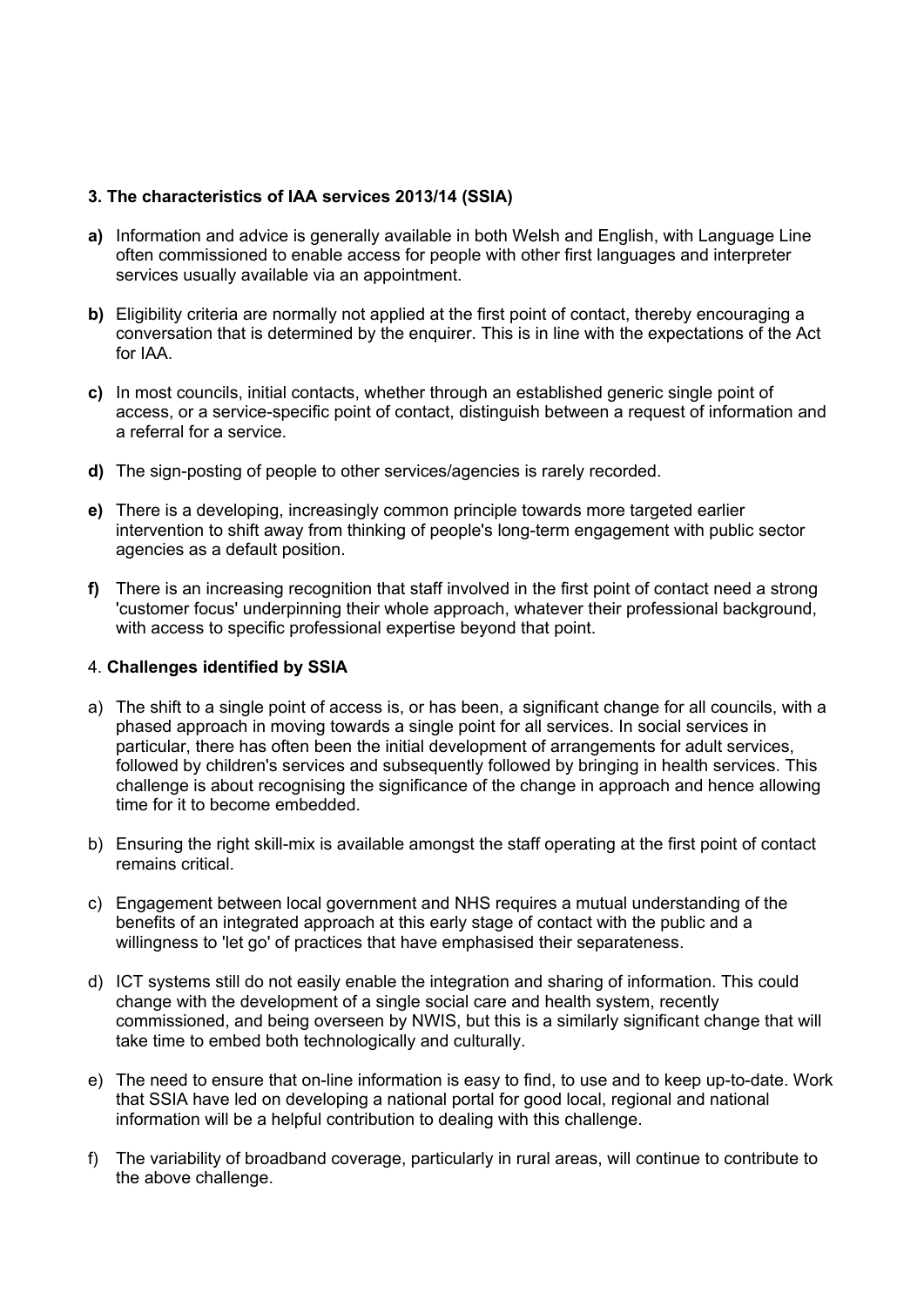- g) There is at present no consistency in the quality assurance of IAA services and this will be essential if consistency in the services offered is to be guaranteed.
- h) The final challenge, but certainly not the least important, is the need for up-to-date knowledge to be available and to be developed about local community- and neighbourhood-based support, with its active maintenance.

#### **5. The impact on IAA services of the right skill-mix being available at first point of contact**

The specific question raised by the committee highlights a number of issues, some of which are referred to above, see  $3 c$ , e) and  $f$ ) and  $4 b$ ) and  $c$ ).

The most important factor in developing high quality IAA services is for the services and staff to be customer-focused. The work that is about to take place through Care Council for Wales, on helping staff to recognise the need for different conversations to take place with people, does not necessarily require only professionally qualified staff to be carrying out that first point of contact. What is essential is for specific professional expertise to be easily accessible beyond that first point, including social workers, nurses, occupational therapists, housing officers, as well as psychiatrists and physicians for older people where necessary and appropriate.

This does require what is referred to in 4 c) above as 'mutual understanding of the benefits of an integrated approach', but also a mutual understanding of each other's business and beyond social care and health, to include housing and education in the public sector, along with third and private sector agencies.

It is probably less important that the person at the first point of contact can undertake a complex assessment, than that the person is able to provide the enquirer with an opportunity to express what outcome they are hoping for, as a result of making contact. However it is nevertheless essential that the 'first point of contact' person has the confidence and competence to be able to identify when to ask for professional expertise associated with carrying out an assessment.

Some of the work that has taken place in 2014/15 through the Intermediate Care Fund has developed the use of 'community coordinators', helping to identify and develop a range of community/neighbourhood facilities. These are contributing to people being able to access relatively low-level, but nonetheless critical support to feel part of and supported by their communities. Having knowledge about these kinds of facilities will be essential for all IAA services, creating opportunities for people to be 'introduced' to facilities rather than 'referred' to services. It has been interesting and significant that community coordinators are often people recruited with direct experience of being a recipient of services, a carer and/or living in less advantaged neighbourhoods.

Using facilities 'close to home' will be an important element in people retaining control over their lives, which is another crucial ambition of the Act, and these facilities will have to be continually developed, as we learn more about what makes a positive difference to people's lives.

### **6. Conclusion**

The original response to this consultation by ADSS Cymru and WLGA emphasised the extent of the cultural change necessary for the successful implementation of the Act. The changes required around a new approach to eligibility are a fundamental part of that cultural change and success will be experienced by the public at the first point of contact as they are treated respectfully and courteously, by members of staff with the confidence to bring in other professional disciplines to contribute to an holistic assessment of what can make a positive difference to a person's life.

We again emphasise the need to focus on 'doing the right thing' rather than 'doing things right'. This will endorse the ambitions of the Act to avoid an overly bureaucratic response to people,